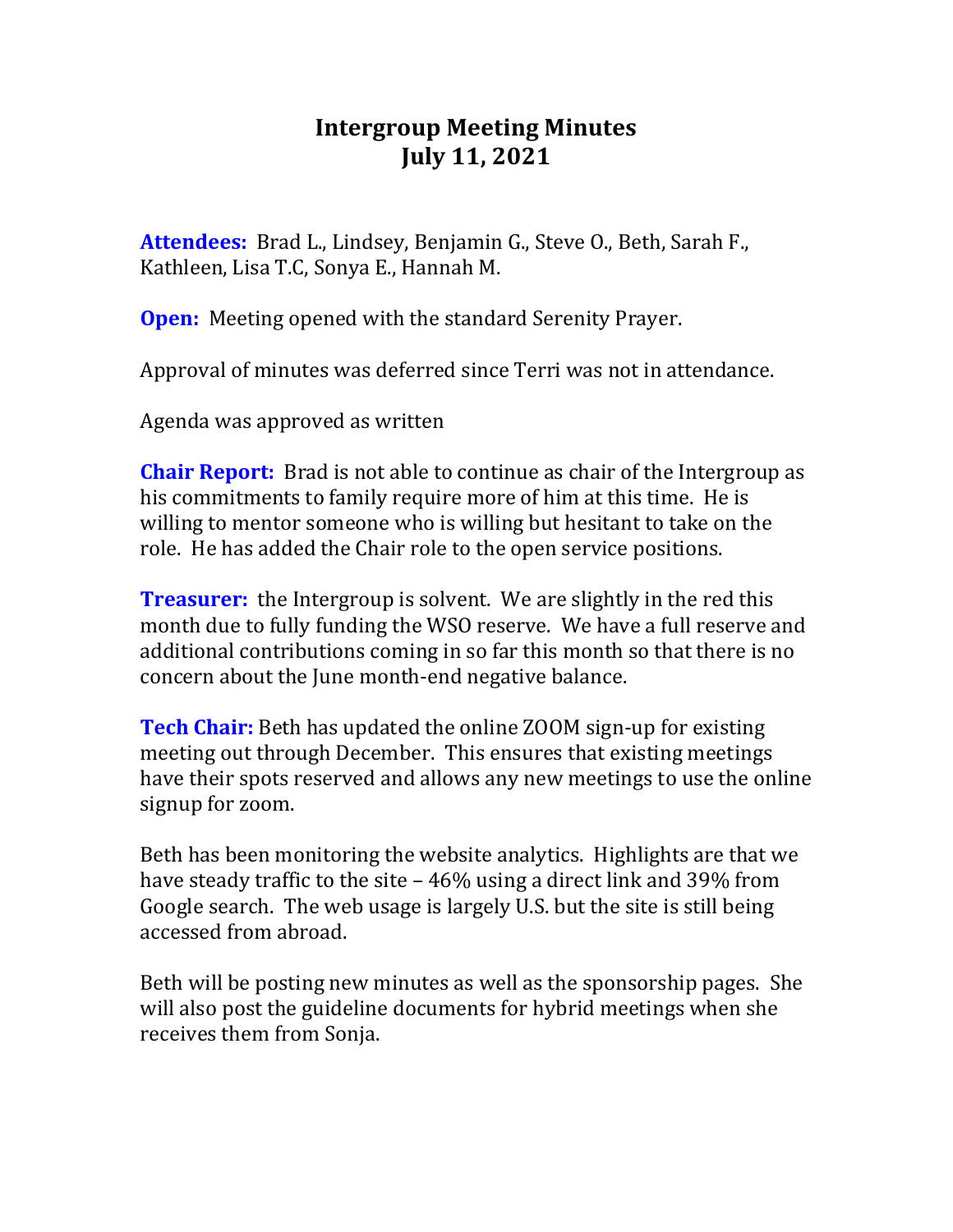**Outreach:** Steve O has distribute information to two therapists who he knows are open to ACA literature. He will also get literature to the Red House in Annapolis and the So Shore Recovery Center. When meetings begin to meet in person again, he will leave literature at other 12 step meetings.

**In-reach:** Sara F sent out an in-reach email with information on the July 4th marathon. She will send out another in-reach mail today or early next week.

**Literature:** We had one large order in June. And, another order came in at the start of July. So steady but not overwhelming

**Region:** The region did not meet this month. There are no regional events currently planned.

**WSO Rep:** This position is open. Brad update the group that the Loving Parent Guide Book will print in July and ought to be available no later than the August.

**Service Chair:** This position is open. There is a service committee in place; it just needs a chair.

**Open Positions:** Intergroup chair, WSO Rep, Service Chair.

**Recovery Day:** Sarah F and Hannah met. They have framed a 3 hour Recovery Day on the theme of "Finding our Inner Loving Parent". Detailed notes from that first session are attached to this document.

**Strengthening Local Meetings:** There are several disruptive attendees at meetings. The question is how might the Intergroup work to strengthen meetings so that the disruptive attendees do not sabotage a meeting. There were mixed takes on whether this is something that the Intergroup ought to undertake. However a group has formed to look at what the Intergroup might do. They include Brad L, Sarah F., Kathleen and Hannah M.